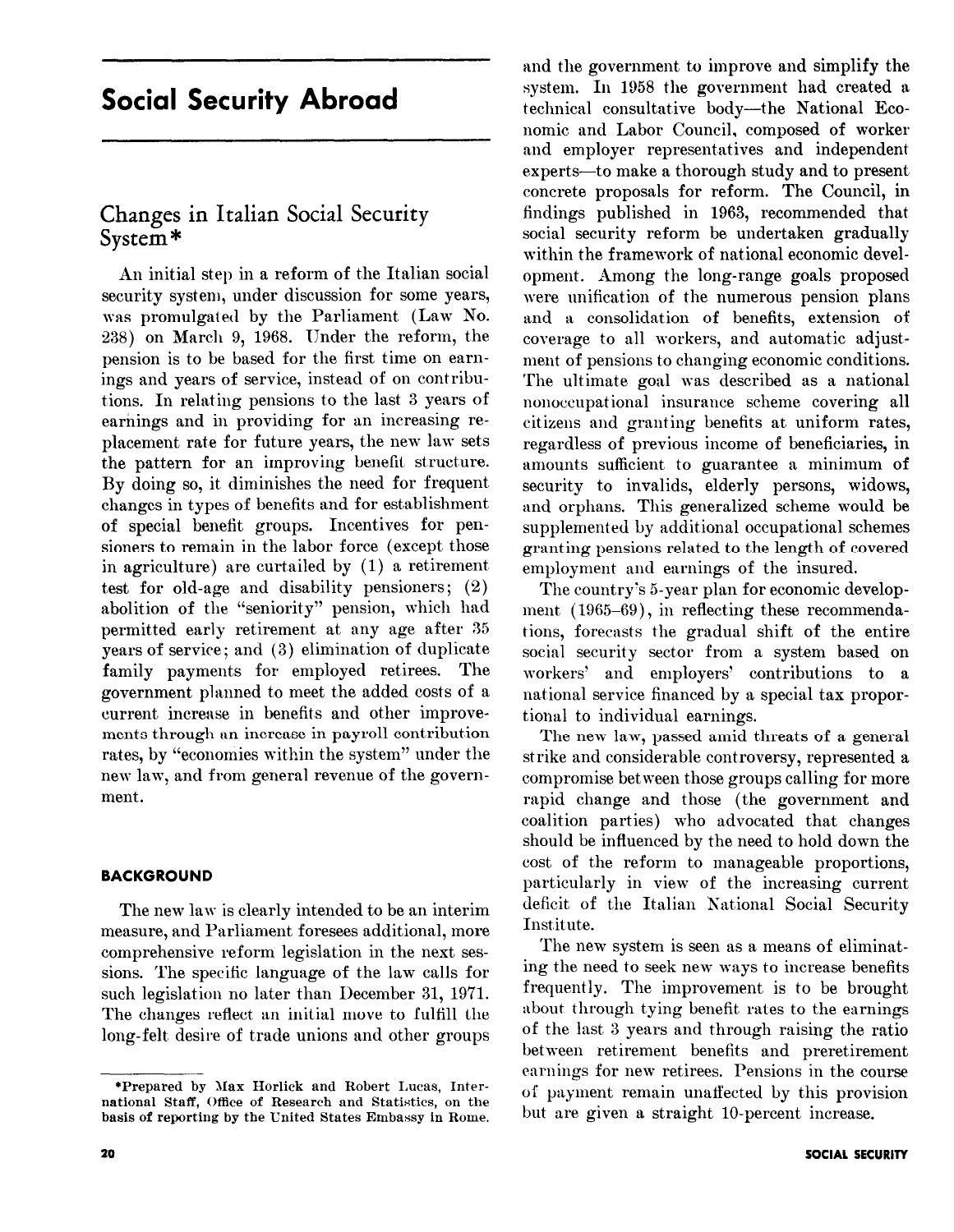#### NEW METHOD OF PENSION COMPUTATION

The most significant innovation is the new method of computation, which relates the pension amount to the number of years of covered employment and the average monthly earnings in the last 3 years of work. It applies to workers covered by the general compulsory system' who retire after April 30, 1968. New retirees will be given the option of choosing either the old or the new method; current pensioners (about 5.5 million) will not be affected by the new law.

Under the new system the retiring worker with 40 years of credited employment will receive a pension equal to 65 percent of his last 3 years' covered average monthly earnings. This percentage will be reduced by 1.625 percent for each year short of 40 years of credited employment; thus, with 30 years' credited employment, the insured would receive a pension equal to 48.75 percent of his last 3 years' average monthly earnings. That proportidn compares with the average pension paid by the Institute in 1966 of approximately 43 percent of the average industrial wage.<sup>2</sup>

The old method of pension computation results in an amount that is only indirectly related to lifetime covered earnings. With increases in prices and productivity, the method of crediting the basic contribution to the insured has become, to an increasing extent, merely a means of keeping a record of the insured's covered employment and earnings. As a source of revenue the basic contribution is minor-about 0.1 percent of the insured's covered earnings, which in recent years has been paid by the employer. The formula used<sup>3</sup> has been increasingly regarded as cumbersome and the link between the initial pension amount and the insured's average earnings considered weak, particularly in the later years of a career.

#### INCREASING BENEFIT RATES

The second element in the future improvement of benefits is to be the increase in the replacement rate. The law authorizes the government to enact further legislation by July 31, 1970, to provide for gradually increasing the pension, over an unspecified period of time, as a proportion of the earnings of the last  $3$  years— from  $65$  percent (after 40 years of contributions) to an eventual X0 percent. Some Italian trade unions estimate that the latter proportion will be attained between 1975 and 1980. The progress in Italian thinking represented by the new legislation can be measured by the fact that now an 80-percent replacement of the last 3 years' earnings becomes the goal for all new pensioners but, before August 1962, the absolute maximum was 80 percent.

### DISINCENTIVES TO CONTINUED EMPLOYMENT

The new law introduces a number of measures that will have the effect of lessening employment among old-age, disability, and "seniority" pensioners. The removal of incentives for pensioners to remain in the labor force was evidently related in part to the government's programs for opening up new job opportunities in line with the fight against recent recessionary trends. Agricultural workers were specifically exempted from the limitations. In effect, a retirement test is reestablished for old-age pensioners. Legislation in 1965 had cancelled a previous requirement for a onethird reduction of the pension if the retiree returned to work. Now there is to be a two-stage reduction. Current old-age pensioners under the system who continue to work after May 1, 1968, will be eligible for a maximum pension of only 15,600 lire-70 percent of the normal minimum

<sup>1</sup> The National Social Security Institute is one of three principal Italian social security agencies. The Institute, which provided more than 90 percent of Italy's old-age, disability, and survivor insurance coverage in 1965, encompasses a general compulsory system, "self-employed" groups, and IO "special funds." The general compulsory system covers most wage earners and salaried workers. The "self-employed" groups are comprised of artisans, sharecropper and tenant farmers, small fishermen, and owner-operators of commercial enterprises. The 16 "special funds" are operated separately and cover occupatianal workers such as seamen, telephone workers, etc. Altogether, the "special funds" covered a little over 300,006 workers in 1965

<sup>&</sup>lt;sup>2</sup> Data on the average pension are from the Istituto Nazionale Previdenza Sociale, Bullettino Statistico Quadrimestrale, No. 55, page 5. The wage data were based upon the average hourly rate and actual hours worked. all industries, for October 1966 (European Community Bulletin, So. 110, March 1968).

<sup>3</sup> See Social Security Administration, Office of Research and Statistics, Research and Statistics Yote No. 1, 1968, page 9.